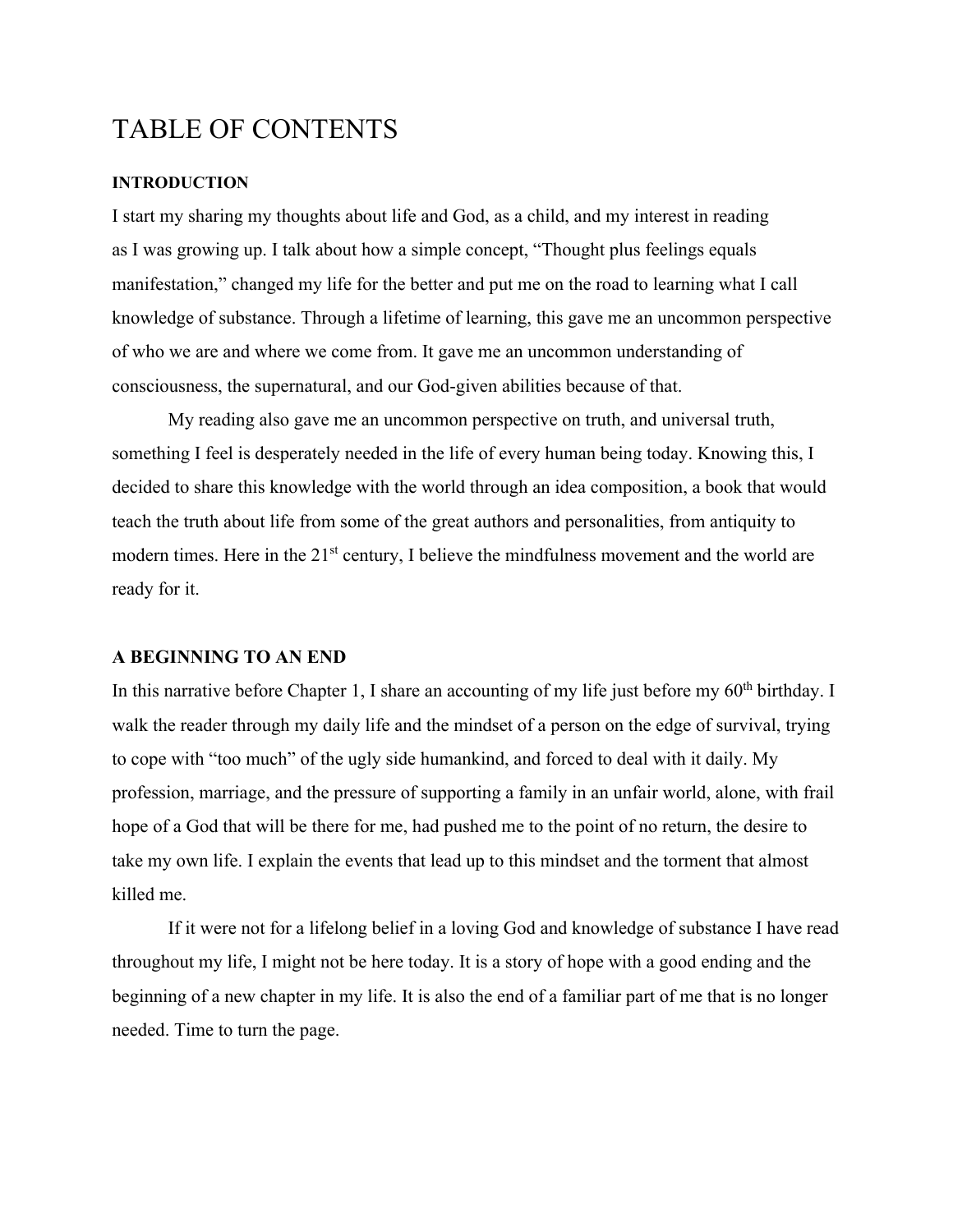#### **Chapter 1: The Power of Living Energy**

In this chapter, I explain my mindset as I recover from a life changing event. I share details about my life at that time and what happened as I began moving forward again. I want the reader to understand that what happened was a result of my ability to "change my world with just my mind." The reader is then introduced to the concept of "Living Energy" and the significance it played in my situation.

 I use the phrase *living energy* as a general way to describe the many levels of consciousness that are a part of each and every one of us. It is our inner being, our soul, who we really are. It has the ability to control atomic structure and we have the ability to control it. This is the first lesson in *LIFE KNOWLEDGE 101 –* understanding the concept of consciousness, something we call God.

## **Chapter 2: Truth, Opinion, and Your Belief System**

In this chapter, we review the definition of truth and opinion as described by the dictionary. My effort here is to create a clear understanding of what truth is versus opinion. Listing three types of truth - individual truth, historical truth, and universal truth - I explain the differences between them and how to identify one from another. The distinction between individual truths (which are really just opinion) that do not apply to everyone and universal truth, that which applies to all, needs to be clear in one's mind. In addition, historical truths that are factual need to be separated from those that are not based in fact (just opinions). When applied to the power of thought and your belief system, it is important to recognize the contrast.

 Using examples, I explain how believing something to be true about yourself, based on opinions by others that are actually not true, can have serious consequences in a person's life. Furthermore, I explain the destructive nature of accepting something as truth, when in reality it is just opinion, or an opinion/lie presented in a deceptive manner. Understanding truth is important to building a healthy belief system, as this will become the foundation for your life. The message here is not to be swayed by something that solely agrees with your individual rational, but is without merit.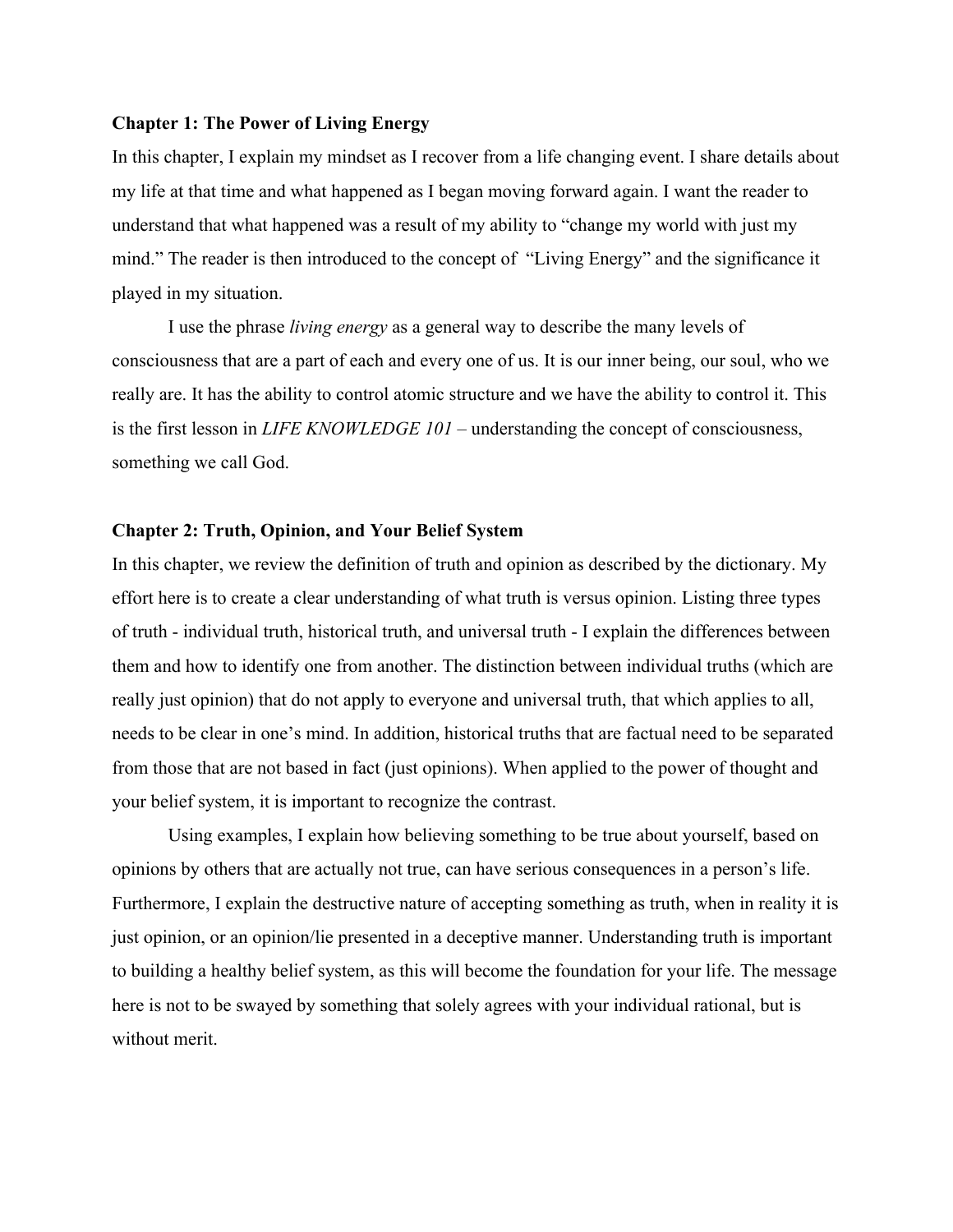#### **Chapter 3: Universal Truth and The Power of Knowing**

In this short chapter, we focus on universal truth and the power of knowing - which is just another word for faith. I begin the chapter by explaining to the reader that this is not a religious writing. Although many of the words and references may sound religious, they are, in fact, descriptions of spirituality which do not have to be explained in religious terms.

I take the reader back to the time of Jesus and explain the core meaning of universal truth and how that gives power to the act of knowing. Understanding these concepts removes doubt and creates confidence in one's life. It clarifies the idea of "faith" referred to throughout the ages and adds credence to the phrase: "As thy faith is, so be it unto thee."

## **Chapter 4: The God Concept and Ego**

In this chapter, I address the question: "Is there a God?" and get real about the conversation. There is simply too much scientific information available from the intellectual community defining what we know about consciousness to continue old beliefs of a "fire and brimstone" God and a Devil running around with a pitchfork. We need to bring this conversation into the 21<sup>st</sup> century and begin talking about God as the consciousness we have learned about through knowledge of substance without the attachment of religious dogma.

 Understanding the concept of God (All That Is) as consciousness and understanding that there are many levels to this consciousness, the Ego can then be explained as simply that lowest level of consciousness between the physical world and All That Is. This makes it easier for the reader to understand Ego as an entity, and talk about it with a simple dialogue explaining various characteristics and functions of its behavior. Using this approach facilitates explaining the duality of our existence between human beings and the spirit world.

## **Chapter 5: Learning, Growth and The Power of Truth**

In this chapter, we get into the subject of learning beyond the basics, the formal or informal education that every child goes through to be educated enough not to be illiterate. Here, the reader is introduced to the idea of learning *knowledge of substance* and the realization that there is knowledge out there they have not yet learned which is important to their understanding of life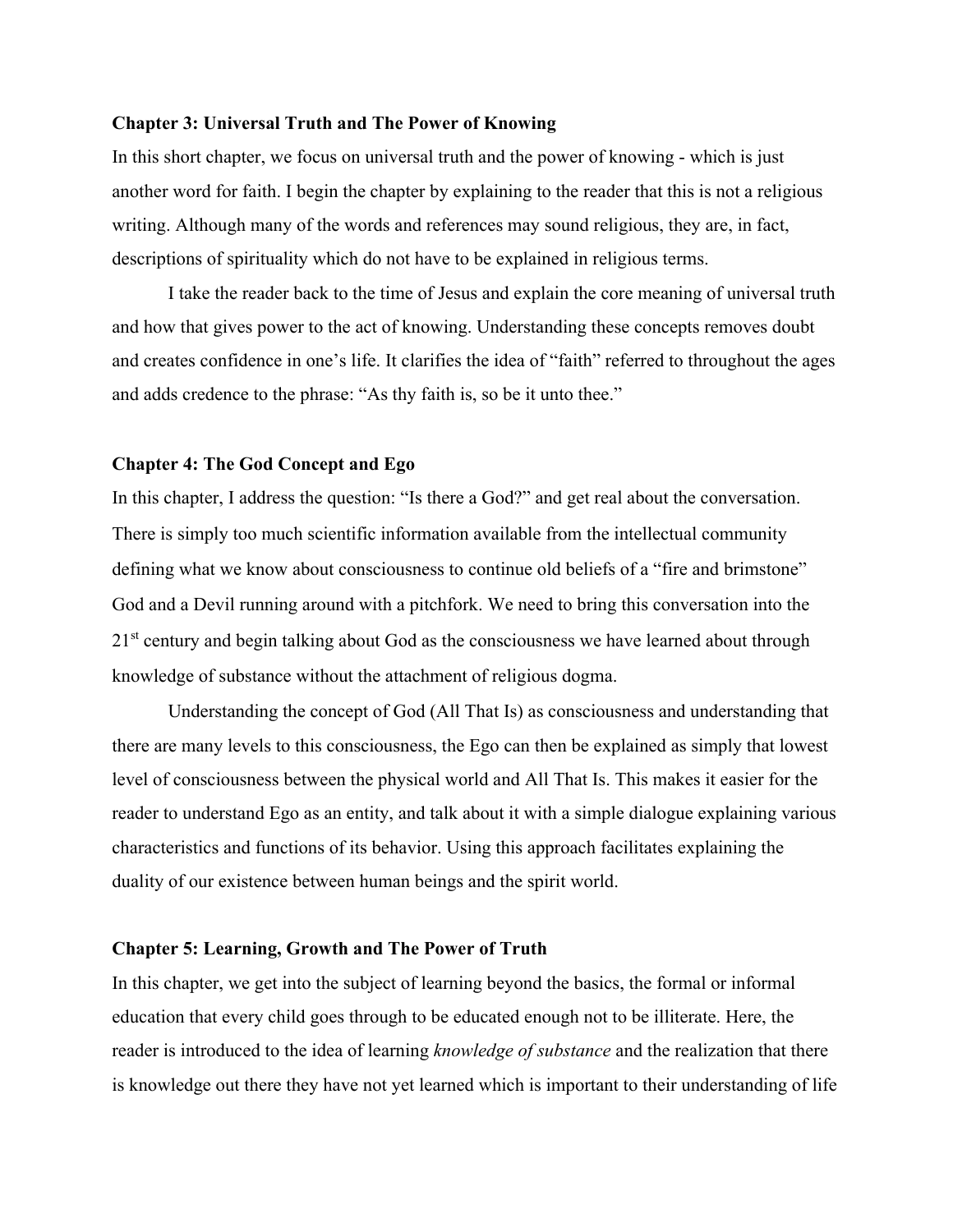and the abilities they possess. This knowledge will create real growth for them as human beings, ultimately leading to a happier, healthier, and more successful life.

 Most of the human race does not yet understand that spiritual ignorance is at the heart of so many of our problems. Learning about consciousness (spirituality), knowledge of substance, and the fact that one's life matters is a worthy goal. That cannot be done sitting around watching TV, playing video games, and hating on people simply because they are different.

People struggle for years before realizing that they have a purpose in life. Teaching youth the truth about our existance gives them the opportunity to live a richer more fulfilling life. *LIFEKNOWLEDGE 101* is what they need to learn just that.

## **Chapter 6: The World Within and the World Without**

I use this chapter to establish my credibility for writing about truth and the power of thought. I explain why I consider this my "field of study," and the time and effort I have put into learning about body, mind , and soul as a complete subject.

 Introducing the concept of a world within and a world without, I share knowledge about the duality of our existance through the soul and body – the spirit and the beast – and define what constitutes the world within and the world without. To support the concept of a world within and without, I share quotes from other authors and continue defining the ego's role in the life of a human being. I explain the relationship the ego has with both the world within and the world without, and how this relationship affects one another.

 I end the chapter by explaining the world within and world without through the Universal law of cause and effect. Using terminology found in the field of psycology that people study in school, I use the analogy of our world within and our subconscious mind to explain the cause for things that happen, and the analogy of our world without and our conscious mind to define the effects of how things happen.

#### **Chapter 7: Faith, Science, and Universal Law**

In this chapter, I share information about Universal Laws such as the Law of Energy, Law of Cause and Effect, Law of Karma, and the Law of Attraction. These laws are absolute. They differ from man-made laws which can be broken or ignored altogether without repercussion if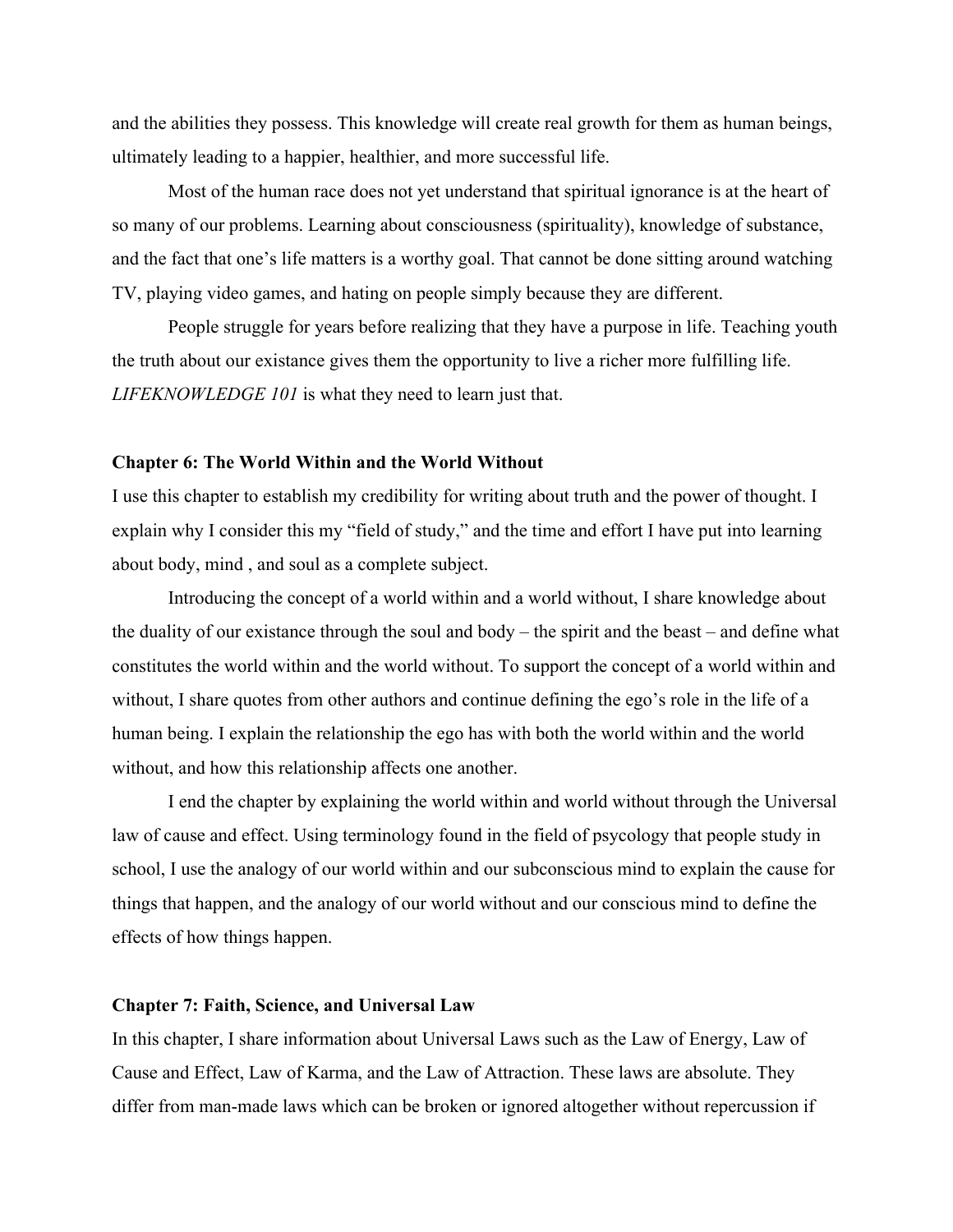you are not caught. Because there are many of them, I discuss the concept in brief, highlighting certain laws that people may be aware of. In general, most people are not aware that these laws exist.

 This leads into a discussion of science and faith, two sides of the same coin. Science has always been the standard people look to for support when trying to understand something new to them. I want the reader to know that everything they are now reading is supported by science, so they can have faith in their ability to apply this knowledge and see results.

## **Chapter 8: The Law of Attraction**

In this short chapter, because of its popularity, I expand my discussion on a Universal Law mentioned in the last chapter – the Law of Attraction. The popularity of this law has made it a subject for many writers, as such I do not go into great detail here. My intent is to highlight some of the ideas associated with this law, share knowledge from another author and his well-known book, and share my experiences applying the Law of Attraction. It's at this point I start to focus on the phrase: "Thought plus feeling equals manifestation," as it is an underlying theme in my book regarding the power of thought.

## **Chapter 9: The Art of Thinking, Right & Wrong**

In this chapter I make a convincing case that thinking is something that needs to be learned And that this goes beyond what is learned in grades K-12. To support this idea, I share information and statistics about mental illness in the U.S. and worldwide. Mental illness is a result of not learning how to think correctly. Unfortunately, outside of being told by our parents to "think positive," the results of thinking good and bad thoughts are never really explained. The importance of thinking correctly is never really discussed because their parents are not even aware of it. To most of the world it's *just thinking* and not something that needs to be guarded and controlled.

 As a general teaching method in *LIFE KNOWLEDGE 101 – Truth and the Power Of Thought*, the essence of learning something, quite often, is knowing what not to do. In that vein, I define destructive thinking (what not to do) as anger, hatred, and "don't like." The opposite of this would be constructive, or right thinking. I use this chapter to explain the "big picture" of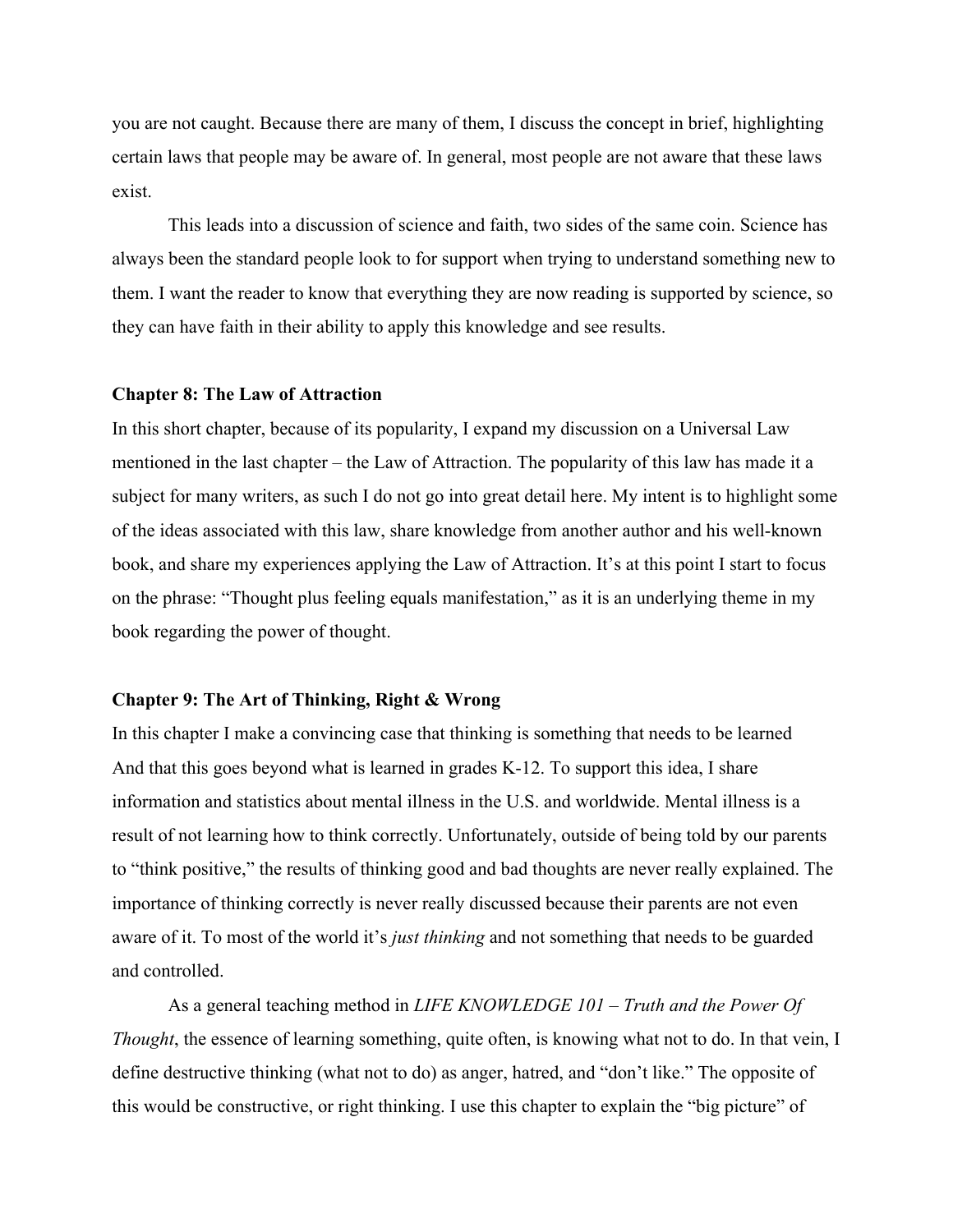right and wrong thinking. More detailed information is presented in the following chapters. I also introduce the reader to the book, *The Four Agreements*, by Don Miguel Ruiz. I consider it knowledge of substance and a good way to learn that you are often the cause of your own anger and dislike.

### **Chapter 10: Mind and Focused Thought**

In this chapter, I begin a detail explanation of how to achieve right thinking and the benefits of it. I expand on the idea that people can create through the power of thought, but that it cannot be accomplished by "just thinking." The potential to create through mind starts with the brain and the ability to focus on something for a period of time. With that understanding, I introduce the element of Attention or Concentration. I share an example of focus in action that most people will relate to and give the reader an exercise to help cultivate the power of attention. While *focus* and *attention* are not something new to people, learning how to use these two fundamental skills together to achieve something they desire is.

## **Chapter 11: Develop and Control the Power of Thought**

In this chapter, we get into details about thinking and developing the mind culture necessary to harness the power of thought. I explain how a person's mind and ego are built from childhood without *free thinking* (thoughts not controlled by their parents) and how that process created the person they know today. I offer them a choice to be that or overcome conditioning from their past. The reader is asked to examine the existing conditions of their life and what they would like their life to be like. I make the statement: "Your existing conditions have NO bearing upon what you can achieve in life. TRUTH!" This statement is supported by citing well-known "Rags to Riches" stories.

 With this understanding, I share knowledge of substance from the book, *Master Key System*, by Charles Haanel. There are three specific aspects of thought – Form, Quality, and Vitality - that I detail for the reader to distinguish the power of thought from "just thinking." Applying action to what has been learned so far, I explain credible techniques for developing this mind culture like Visualization, the power of Words and Language, and the use of Affirmations. I finish this chapter with a teaser for the next one…Heart ♥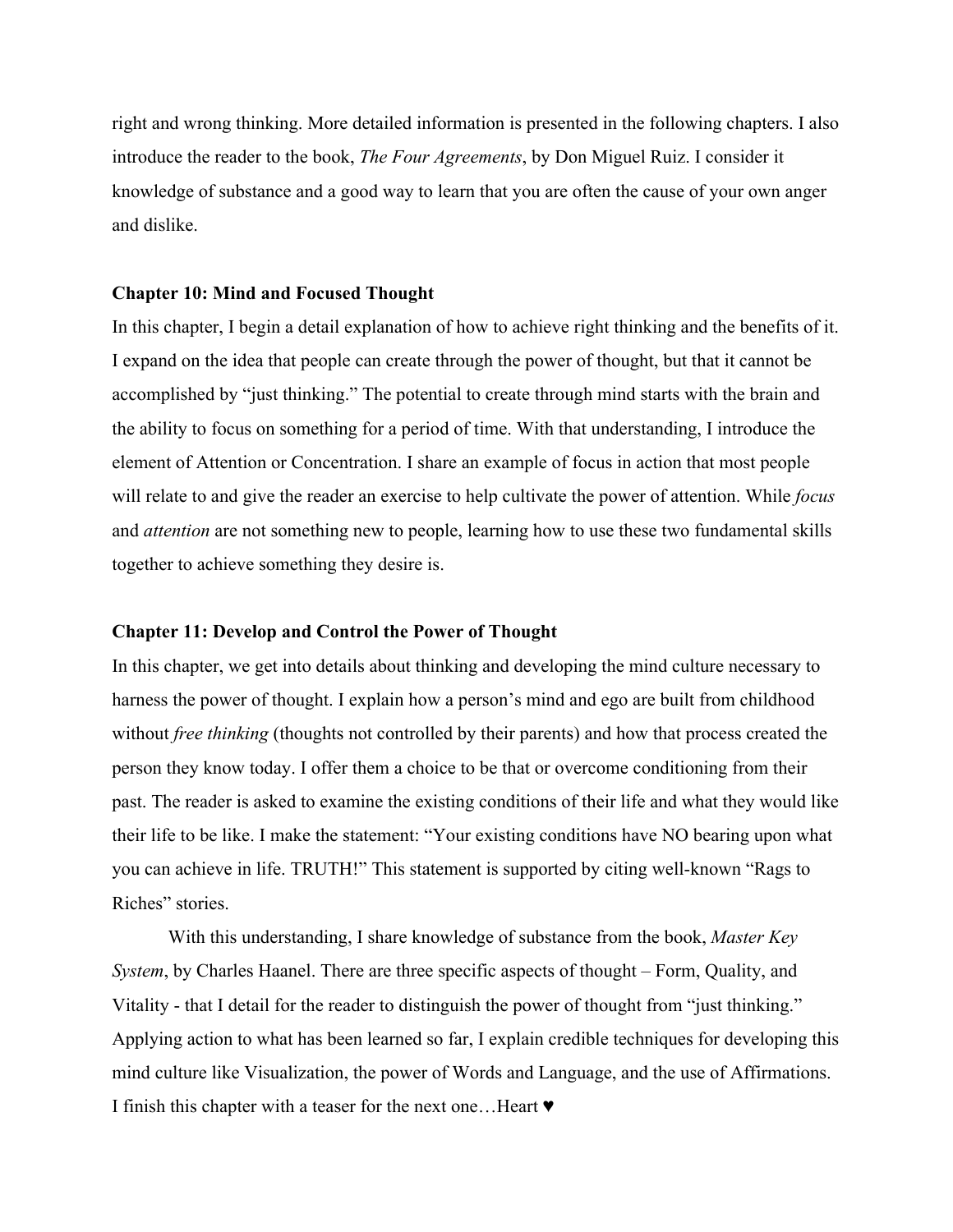## **Chapter 12: Thoughts, Feelings, and Emotions**

In this chapter, we take a look at emotions and feelings and how they affect your thoughts to create your life – past, present, and future. Thought is scientifically explained as vibrational frequency that can vary from low to higher frequency depending on the emotion expressed. A correlation between constructive thought and higher frequencies, and destructive thought with lower frequencies, and how that works to create possitive and negative results in one's life is made clear. A further explanation of how emotion is the energy, or the catalyst, that transforms thought is explained through the phrase, "Thought plus feeling equals manifestation," as taught by Maxwell Maltz in his ground-breaking book *Psycho-Cybernetics.*

 The relationship between thoughts and feelings is so important to understand that I share what intellectual minds and thinkers from the fields of theology, philosophy, medicine, psychology, and neuroscience have to say about it, from antiquity to modern times. I then isolate one emotion I feel is most important to talk about in detail…Fear. After sharing some knowledge about fear, doubt, and worry, I end the chapter with an explanation of how to use thoughts and feelings in a typical meditation from Dr. Joe Dispenza.

## **Chapter 13: Change, Awareness, and Finding the Real You**

This is the longest and probably most important chapter in the book. It is meant to explain the process of change relative to the world within and world without. First, I share how a person's sense of self is created throughout their childhood, mostly by their ego, without any real control over how it happens. Influence from parents, family, friends, teachers, and others they look up to - until they become free thinkers (an age when parental control is no longer dominant) - has created their personality. At this point, they may or may not like what they see. Often, this creates a desire for some type of change in a person's life, but for many, it creates anxiety about their future.

 I continue the discussion by explaining that by the time they become free thinkers, they are living life mostly through their ego. This is natural since most likely never been taught anything about their world within, and the inner self. Learning this simple fact is what I define as "finding the real you." I share details about living life from the inside out - through their soul, as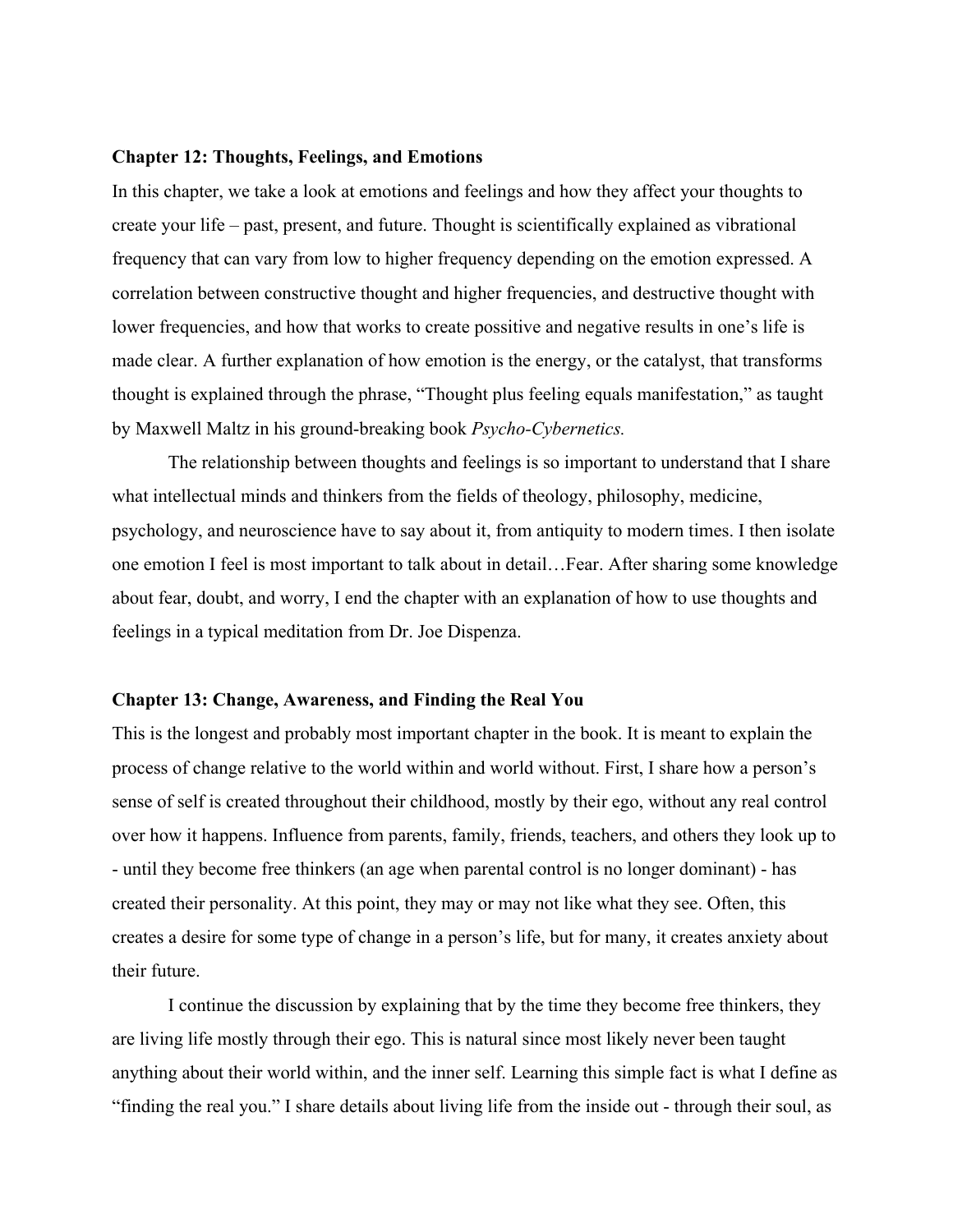opposed to their ego. I also talk about the four aspects of human existance – intellectual, physical, emotional, spiritual - and what it means to become awake and aware.

 Using the concept of " changing your world with just your mind," I end the chapter with examples of how to accomplish this. I explain the things a person can and cannot do with the power of thought, and provide various thought processes a person can employ to help facilitate change. Finally, I reaffirm that we ALL have the ability to create the change we want to see in our life, but you have to be willing to work at it.

#### **Chapter 14: Secrets to Real Power and Building A Better You**

In this short chapter, I share a concept called "tricks of the trade" which I have used all my life as a maker and creator. When learning to do any activity that requires your total involvement, over a period of time a person discovers certain techniques or actions that allow them to perform that activity exceptionally well. Learning to be proficient at the power of thought is no different. Understanding the concept of chakra's, gratitude, prayer & meditation, and the power of a smile are all powerful tools to achieving success at anything.

#### **Chapter 15: The Truth About Our Ancient Ancestry – Storytelling, Legend & Myths**

In this chapter, we take a look at the "Big Picture" of evolution that human beings have experienced throughout history from a slightly different, albeit truthful, perspective. I say this because mainstream thinking seems to require some sort of written proof "beyond a shadow of a doubt" before it can be accepted as truth. Even a photographic image of something, because of its ability to be re-touched, is not convincing to anyone.

 The way society has evolved, the spoken word, even from credible people, is not considered truth even if throughly scrutinized. However, Aborigines, indigenous people, and various cultures from antiquity to modern times tell truthful stories about their past and present experiences without necessarily writing them down. A perfect example is the UFO experience all over the world. This has been going on for thousands of years and people are still saying, "I don't believe in UFOs"…really!

*LIFE KNOWLEDGE 101 – Truth and the Power Of Thought* explains the truth about how this planet, and the human species in particular, has been influenced by people (some of whom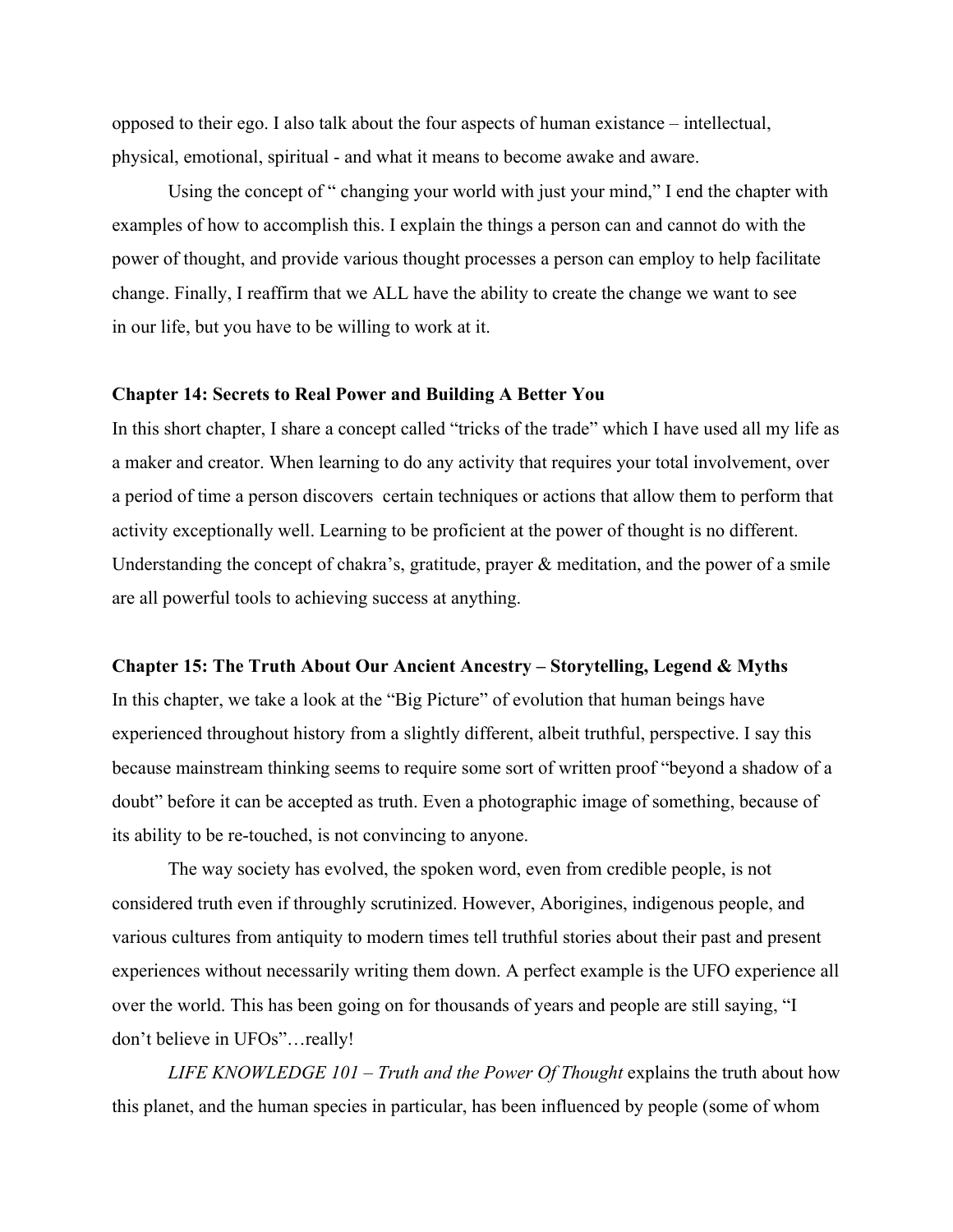look very much like us) from other worlds. When you account for the ancient ruins left all over the world, ancient scriptures and "the writing on the wall" left by ancient cultures, and truthful stories (maybe slightly dramatized by time) told by indigenous and credible people, there is more than enough evidence to accept the conclusions I reveal in my book as truth.

### **Chapter 16: Healthy Living: Mind, Body, and Relations**

In this chapter, we examine how to achieve healthy living for your mind, body, and relationships with other people. Since we now know that the overall health of a person is based on the interdependent mind and body relationship, I explain several aspects of how the power of thought affects a person's mental and physical health – both good and bad. Understanding what a healthy diet is, based on global research and what is necessary for healthy cell structure within the body and how our "Vital Energy" affects this, is paramount to good physical health.

 While having good physical health as described contributes to good mental health, our relationships with people are just as important. It's not discussed much in the health care industry, both medical and psychological, but your relationships with other people, specifically through anger, hatred, and the "don't like" attitude, have a negative impact on both mental and physical health. Modern science is proving this knowledge; all that's left is to teach it.

# **Chapter 17: Success, Happiness, and Your Future**

In this chapter, the reader is asked to consider what success and being happy means to them and how to be sure that becomes a part of their future. I analyze the "don't like" syndrome and explain how this has been affecting their life since they first learned this behavior during childhood. I touch on the fact that this behavior often leads to hatred and unhappiness. Sharing knowledge of substance from Don Miguel Ruiz's popular book, *The Four Agreements*, we explain to the reader that most of the time they are "doing it to themselves." Once you stop disliking people for the wrong reasons, you yourself will become a better person with a much brighter future.

 I use this opportunity to share knowledge of substance from Dale Carnegie and his incredible book, *How To Win Friends & Influence People*. His outline called "In A Nutshell" is self-explanatory and will teach the reader that they have much to learn about understanding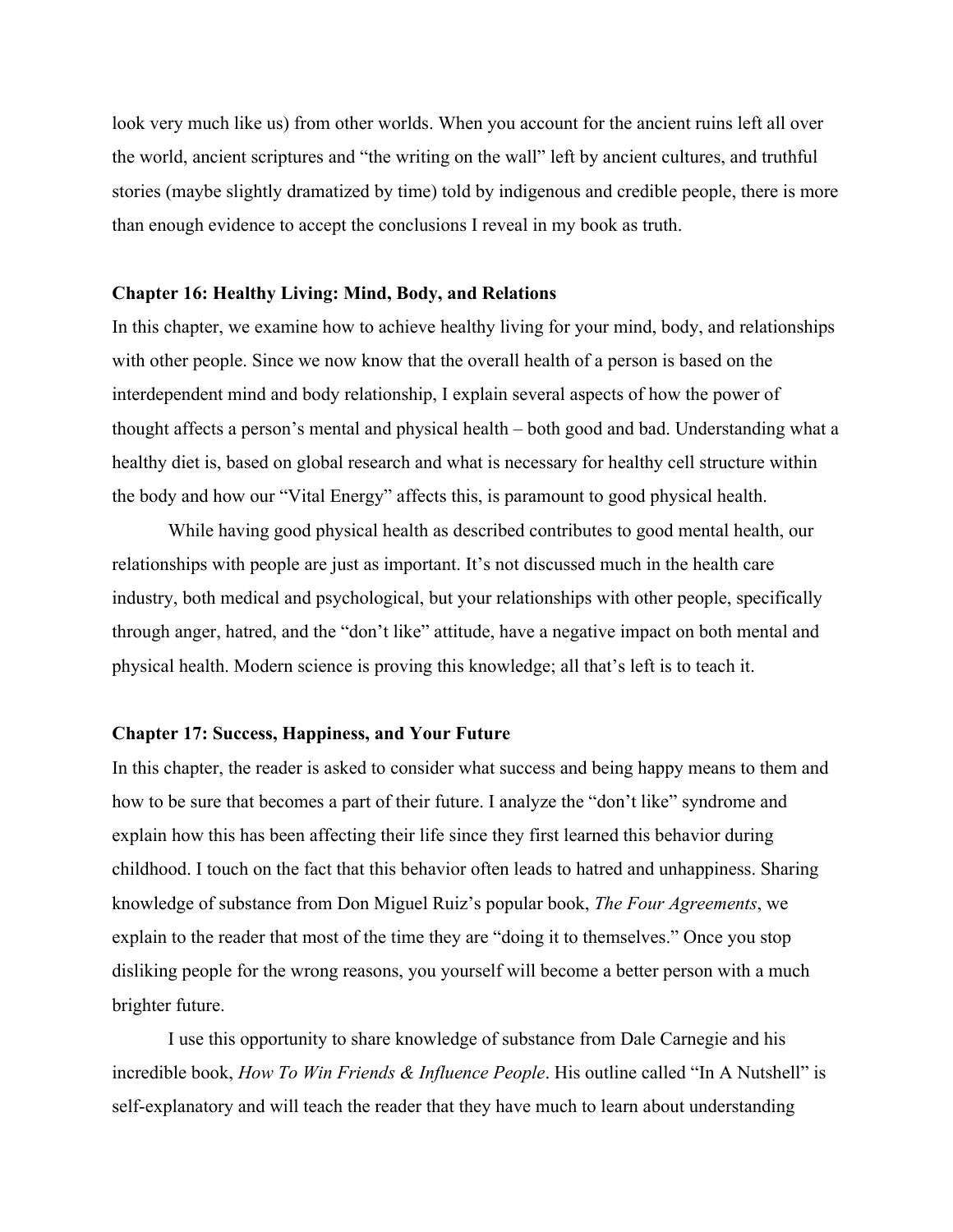people, their relations with people, and themselves. This is surely the best path to success and a happy future.

### **Chapter 18: Truth About Human Nature**

In this chapter, we explore the human condition and the truth about human behavior that is not often openly discussed because of the painful reality it presents – some of which is just accepted as "that's just how it is" when it doesn't have to be. Turning a *blind* eye to pain and suffering (as many people do because it is not in their own backyard) will not solve the problems we have created for ourselves. Ultimately, we are all one people, we share these issues with each other, collectively, and we all need to be responsible for fixing them. Some of the issues that are discussed in this chapter are as follows:

- 1) Children unintentionally learning bad behavior from their parents.
- 2) The "Terrible Teens" and what's missing in teaching the youth of our world.
- 3) What men need to learn about children and family to become better fathers and husbands.
- 4) The tragedy of fatherless children and the toll it takes on human suffering.
- 5) The love relationship between men and women, marriage, and divorce.

I wrote this chapter because these are things we need to talk about as a loving race of human beings, not a race of human beings hell bent on destroying each other. Once this becomes an open dialogue, people will find and share solutions with other people and they, in turn, will do the same. We will learn how to become better people. The truth is we do care about each other, and that's the point I wish to make.

#### **Chapter 19: The Spirit and the Beast**

In this chapter, I sum up the duality of our existence with an overview of the spirit and the beast. Before a person can understand the concept of "oneness," they need to become familiar with the duality of their life and spirituality in general. It is here that I share knowledge of substance about reincarnation, and the legitimacy of those who study this little-known phenomenon.

 I close with some thoughts about being human and making mistakes, having good character, and taking care of those in need. I tie this into the fact that we are evolving into a kinder, gentler people on the threshold of meeting people from other worlds. We have learned